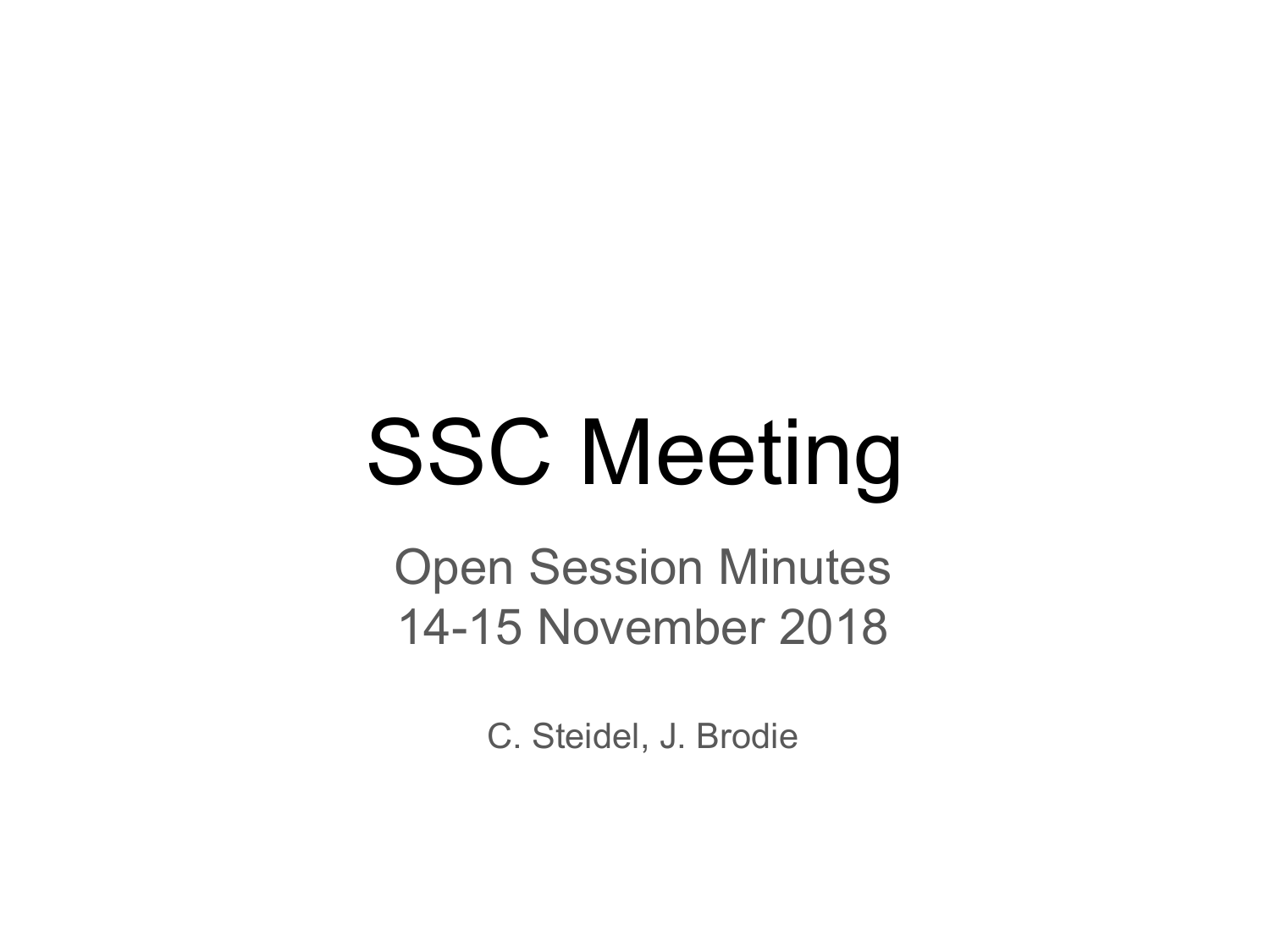# WMKO Highlights (Hilton Lewis Presentation)

- New Chief Scientist John O'Meara starts December 3
- Over half (45/84) of primary mirror segment repairs now done & most installed
- WMKO is proactively promoting Maunakea issues with HI government
- Keck science meeting had 161 participants
	- 10 breakout sessions, Decadal Survey discussion, 25th anniversary of Keck science, "Impossible Telescope" movie premier (story of Keck telescope development).
- 15 high priority current internal WMKO projects (FY 2019) spanning telescope infrastructure, segment repairs, K1 DM3, instruments & upgrades
- Three major AO projects:
	- Pyramid WFS and fiber injection / extraction units installed on K2; PWFS loop closed well
	- K2 Real-time controller passed PDR in September
	- KAPA Funded by NSF MSIP, started work in September
		- $\blacksquare$  Four key science programs will be executed with OSIRIS when completed (~2023)
		- Starting design work on infrastructure for new K2 laser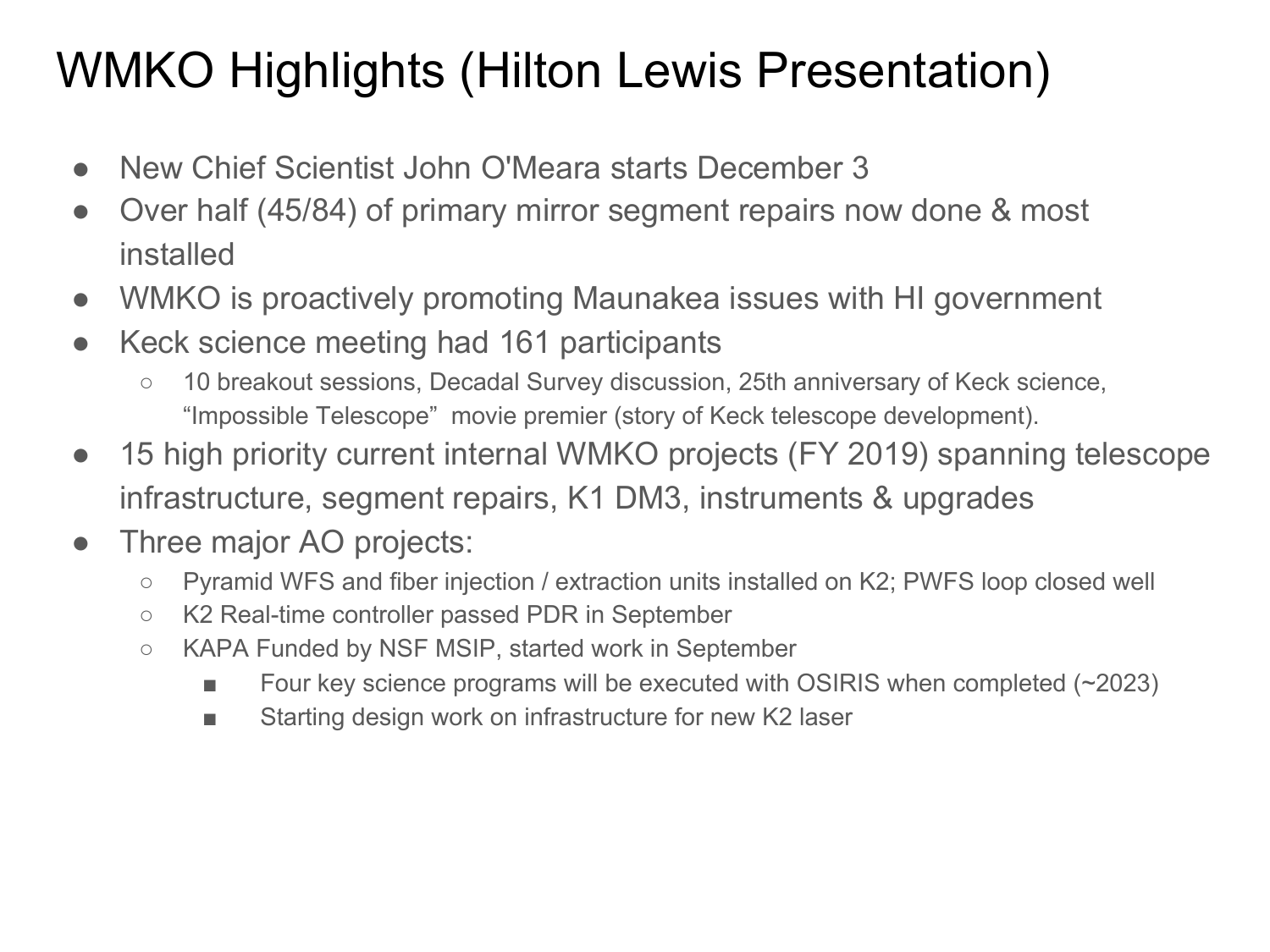# WMKO Highlights (2)

- Minor telescope mount oil leaks have been investigated thoroughly
	- Outside consultant found small leakage, low environmental impact
	- HI agencies have been informed, and mitigation has been implemented
- WMKO Five Year Plan supports Strategic Plan goals:
	- Increase scientific output
	- Sustain the observatory: people, facility, mitigate risks, reduce operations costs
	- Invest in next generation science capabilities: instruments, AO
- WMKO is engaging HI Government officials proactively on Maunakea issues
	- SIte tours and information to address incorrect rumors, hearsay, and perceptions
	- Coordinating with other observatories and UH
- Activel engagement in communications and outreach to local community, funders, fans, and WMKO staff
	- Impossible Telescope movie being shown to Keck community
	- Involved in program to give Hawaii high school students mentored observing experience
	- Exoplanet Imaginarium makes realistic science-based images of exoplanet scenes monthly
	- Seven high profile public astronomy science talks in 2018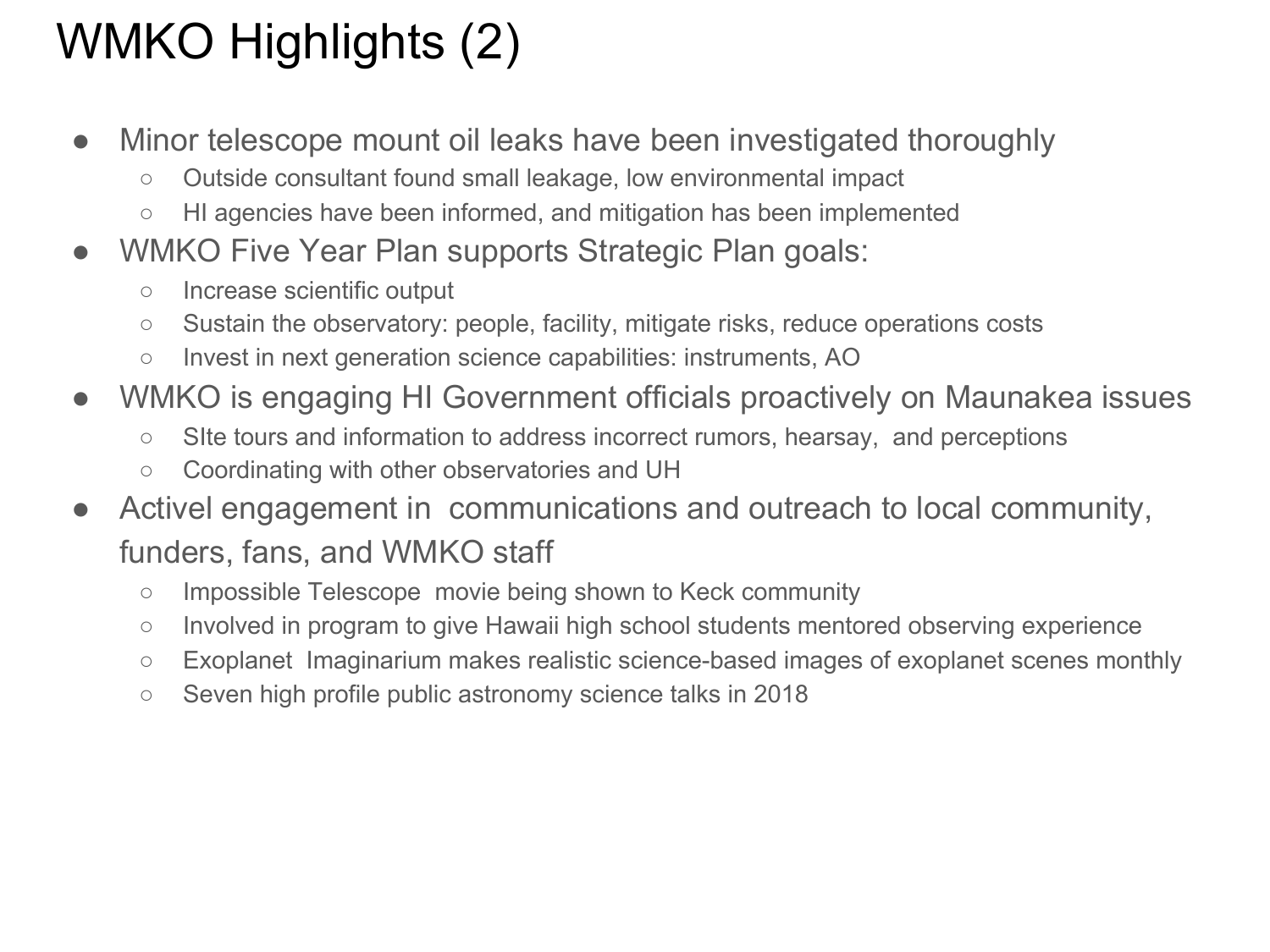#### Instrument reports

- Keck 2 has two more instruments (KCWI, NIRES) now than a year ago...
- New Support Astronomer: Elena Manjavacas
- Observing Assistant departures: Gary Puniwai (retired), Jason MacIlroy

## NIRSPEC upgrade

(presented by Emily Martin, Keck visiting scholar)

- Upgraded SPEC and SCAM detectors to H2RG
- Replaced transputers with upgraded electronics
- Final service mission completed in November; commissioning planned for December.
- New SCAM detector works out to 5  $\mu$ m
- Internal temperature fluctuations reduced from 3 K to 0.3 K
- New SPEC detector increases number of accessible orders from 6 to 11 in *H* band and from 5 to 10 in *K* band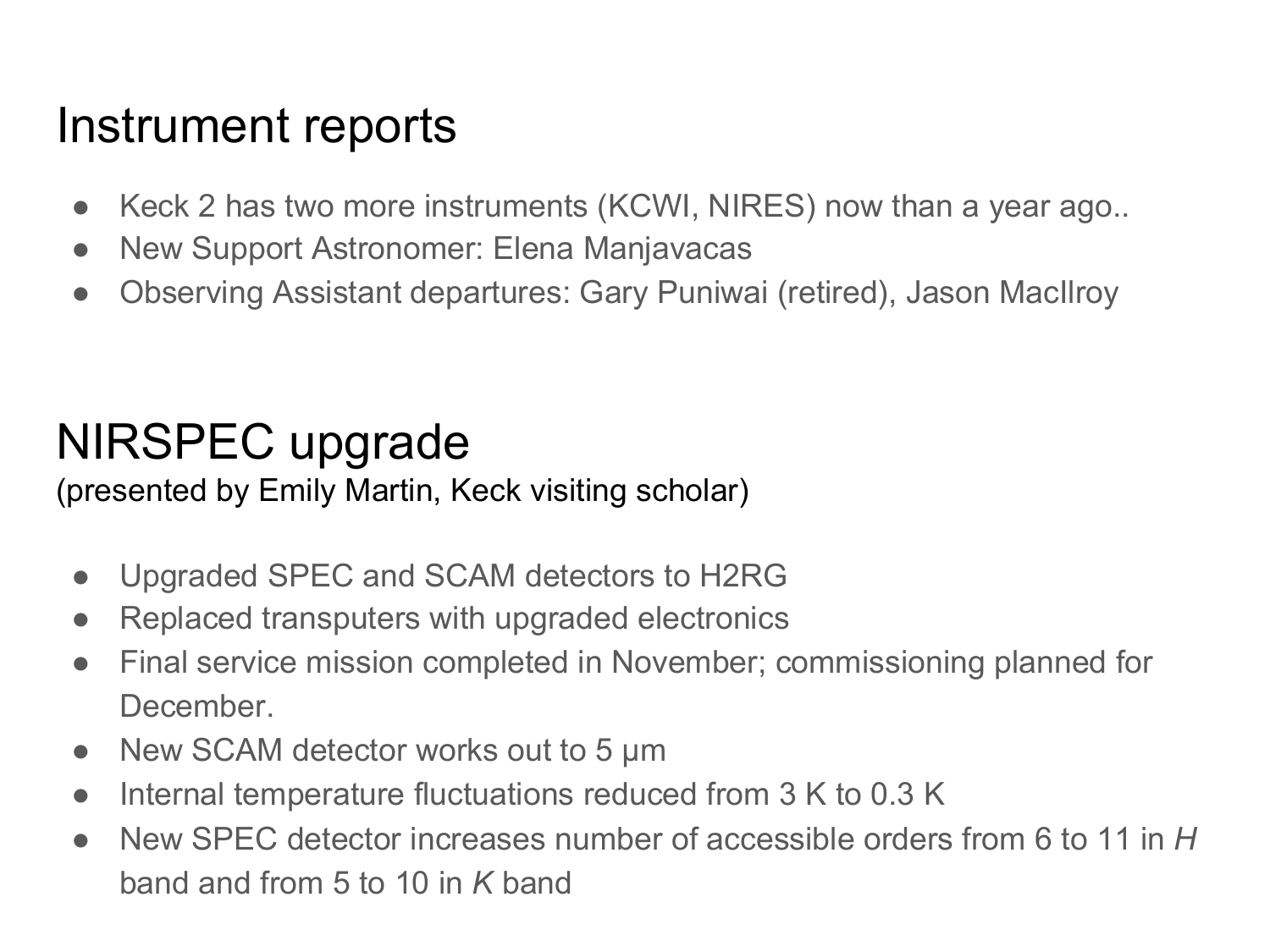### ESI

● Due to infrequent usage, ESI is now being operated in "campaign" mode and warmed between runs when off the telescope.

# OSIRIS

- Imager detector upgrade is complete
	- Internal pupil misaligned with telescope pupil, requires service to fix
	- SSC recommends that a servicing mission be scheduled in early in 2019A.
- DRP update on flux misassignment in 100 mas mode.
	- 5-7% of flux falls on wrong pixels
	- Causes ruled out: persistence in detectors, pupil misalignment
	- SSC requests update at the next SSC meeting, and that status be made clear on OSIRIS web site.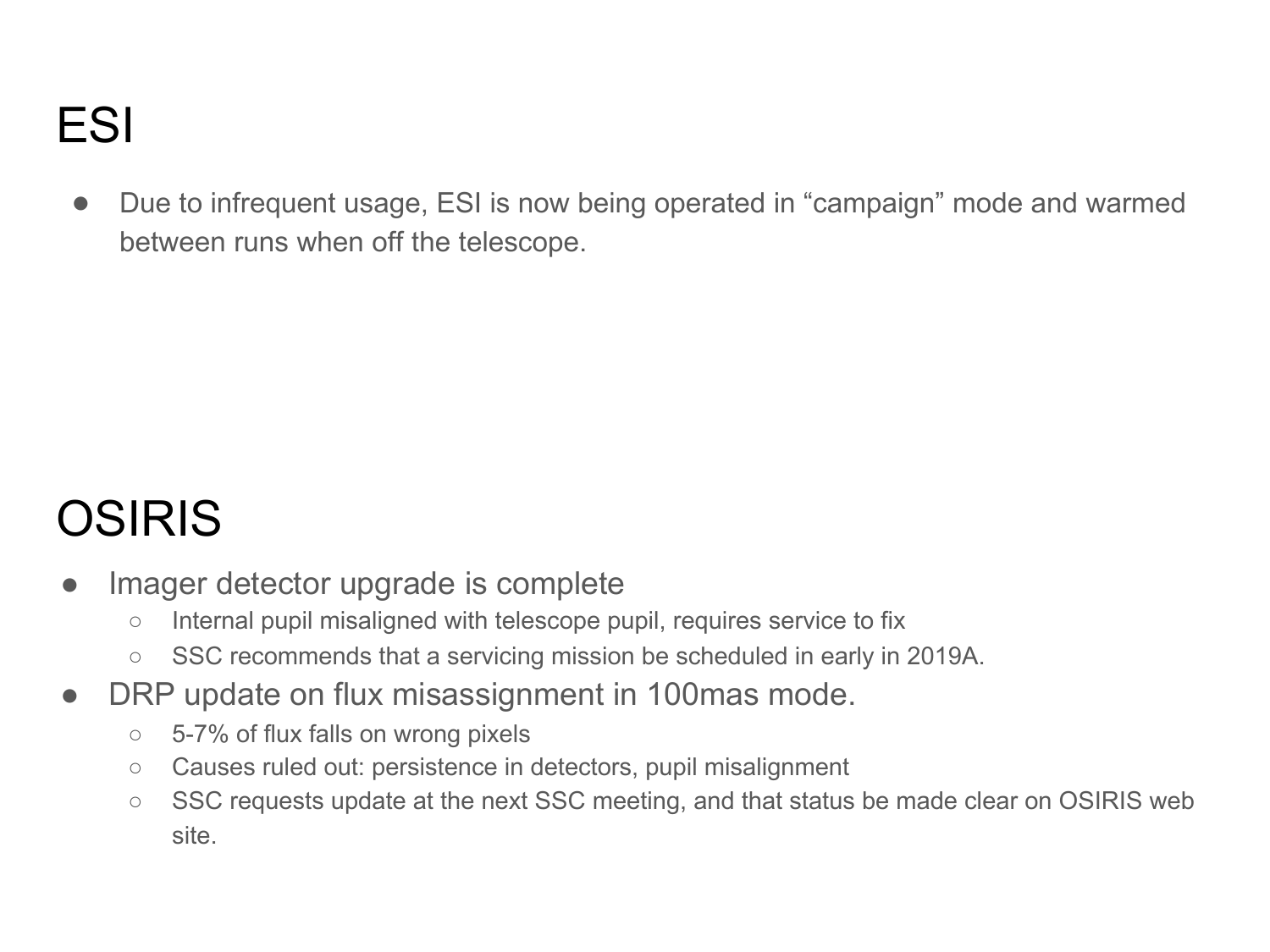## Adaptive optics operations

- Juan Carlos Guerra is WMKO's new AO Operations Scientist.
- Laser clearinghouse, which closes laser during satellite passes, updated their software. The recent high number of laser closures on Keck 2 now reduced to normal rate.
- Request update on the status of "sky tiles" program at next SSC meeting.

# NIRES

- 2018 tasks:
	- Flexure compensation system: working, still being adjusted
	- Simple quick-look pipeline available for extractions
	- Working on guiding on the slit-viewing camera if a bright enough star is available
	- New observing GUIs working
	- FY19: study to investigate installing a cryocooler. Need cost estimate.
	- Flexure causes target drift between slit viewer and optical guider by a few pixels per hour. Working on tools for monitoring and calibration so that differential flexure can be removed in guider software (as implemented for MOSFIRE).
	- Optical quider shutter has expected lifetime of 6 months, will be replaced
	- Occasional issues: corrupted images, server crashes
	- Comparison of NIRES efficiency and S/N with other IR spectrographs: information on relative throughput of NIRSPEC low resolution mode, MOSFIRE, NIRES should be posted on instrument web sites.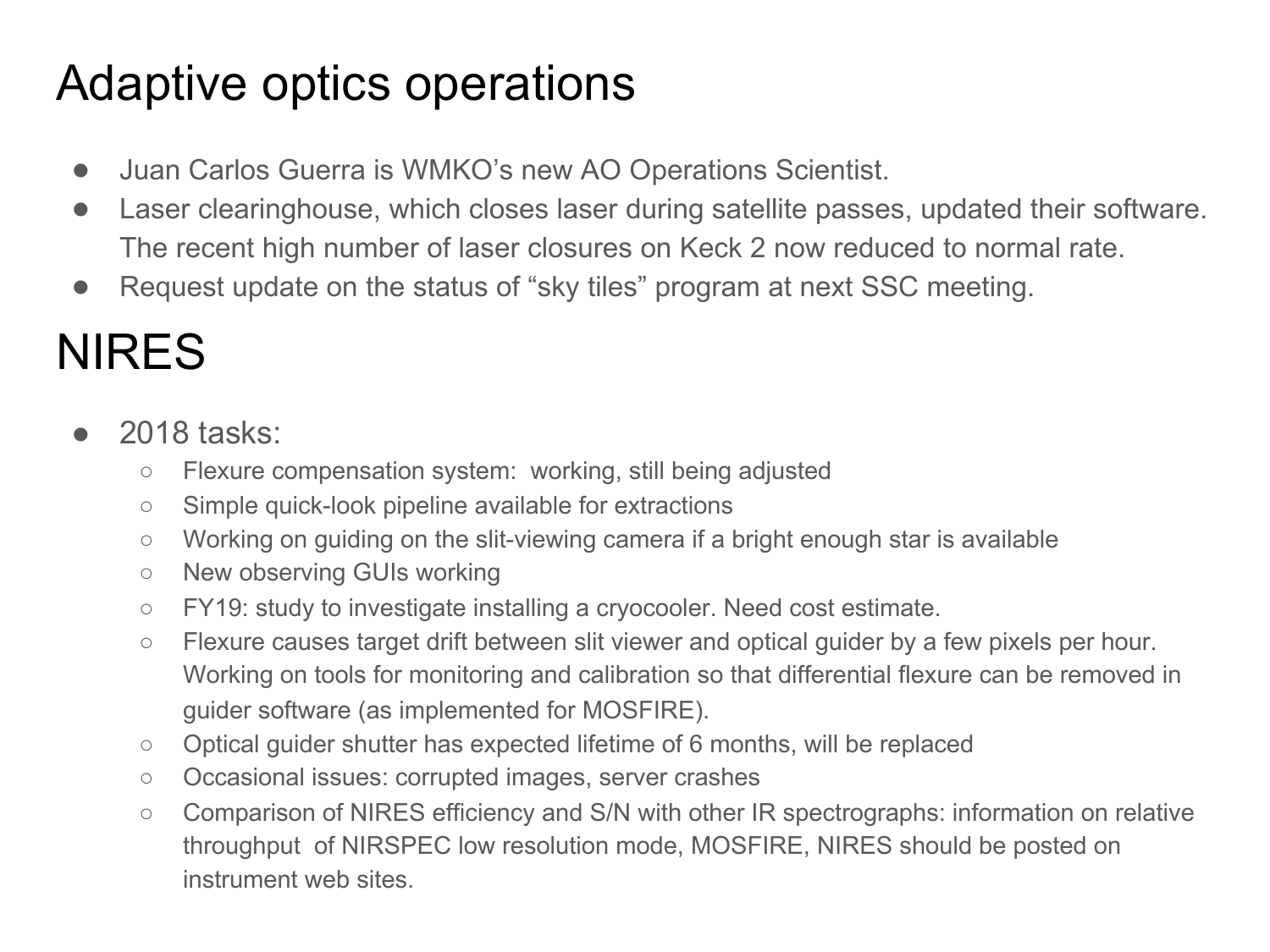# LRIS

- Most requested instrument in 2018
- Status of LRIS tasks:
	- Replacing GUIs with web tools: in progress
	- Nightly throughput monitoring in progress, using Pypeit
	- Fix 5th grating port: not done yet, but anticipated to promote LRIS's TDA readiness
	- Blue shutter upgrade: new hardware being tested, purchase order submitted for new shutter
	- AUTOSLIT slit mask design being replaced with python-based program: full metadata and modern web-based interface, in progress
	- New spectroscopic focus GUI developed in python, in beta testing
- TDA readiness study:
	- Need to define a "TDA Configuration" that will always be available. Reaching out to user community to agree on common TDA setup.
	- Requires internal arcs and flats (can be done after observation) and 15 minute focus procedure.
- Future:
	- PypeIt will eventually be adopted as official DRP
	- Develop more informative FITS headers
	- Replace AUTOSLIT
	- Web-based configuration manager (as for KCWI)
	- CCD upgrade options for red side are being investigated.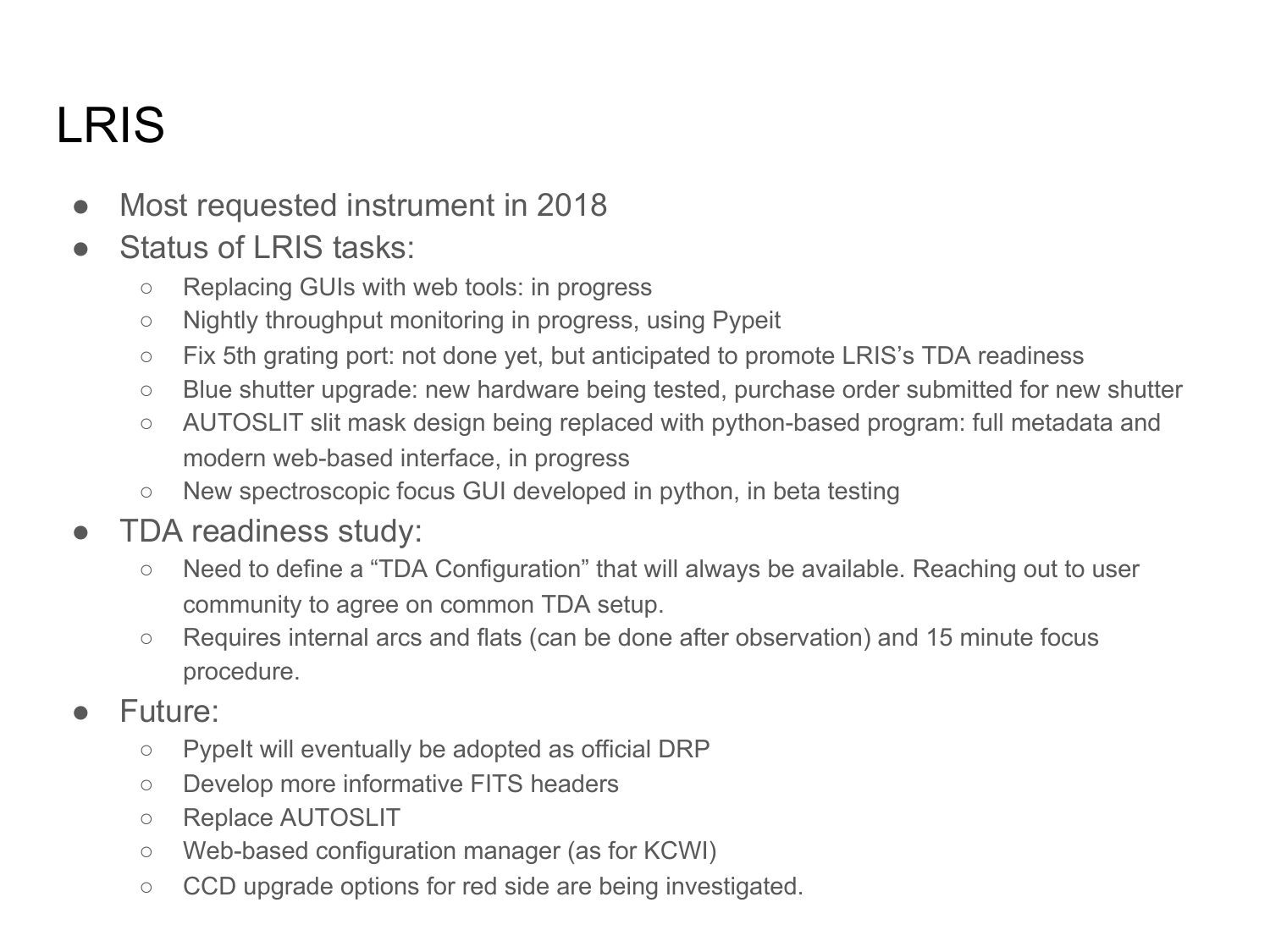# KCWI

#### Task status:

- Pipeline released and installed at WMKO
- Commissioning data released
- 2 additional Support Astronomers trained to support KCWI
- Pipeline conversion from IDL to Python: in progress
- Working on end-to-end web-based data flow tools from planning to reduction and to enable scripting of complex observation sequences.
- Generally very stable, but 2 hours were lost to rotator problems
	- Cause: electronics too warm, causing rotator faults, encoders read wrong values; problem fixed (glycol flow).
	- Actions taken to mitigate problem: refined troubleshooting procedure, high temperature alarm
- GUI improvements: developed simplified exposure control GUI
	- Complicated engineering GUI won't be needed for regular use
- Calibration scripts improved to reduce calibration time in afternoon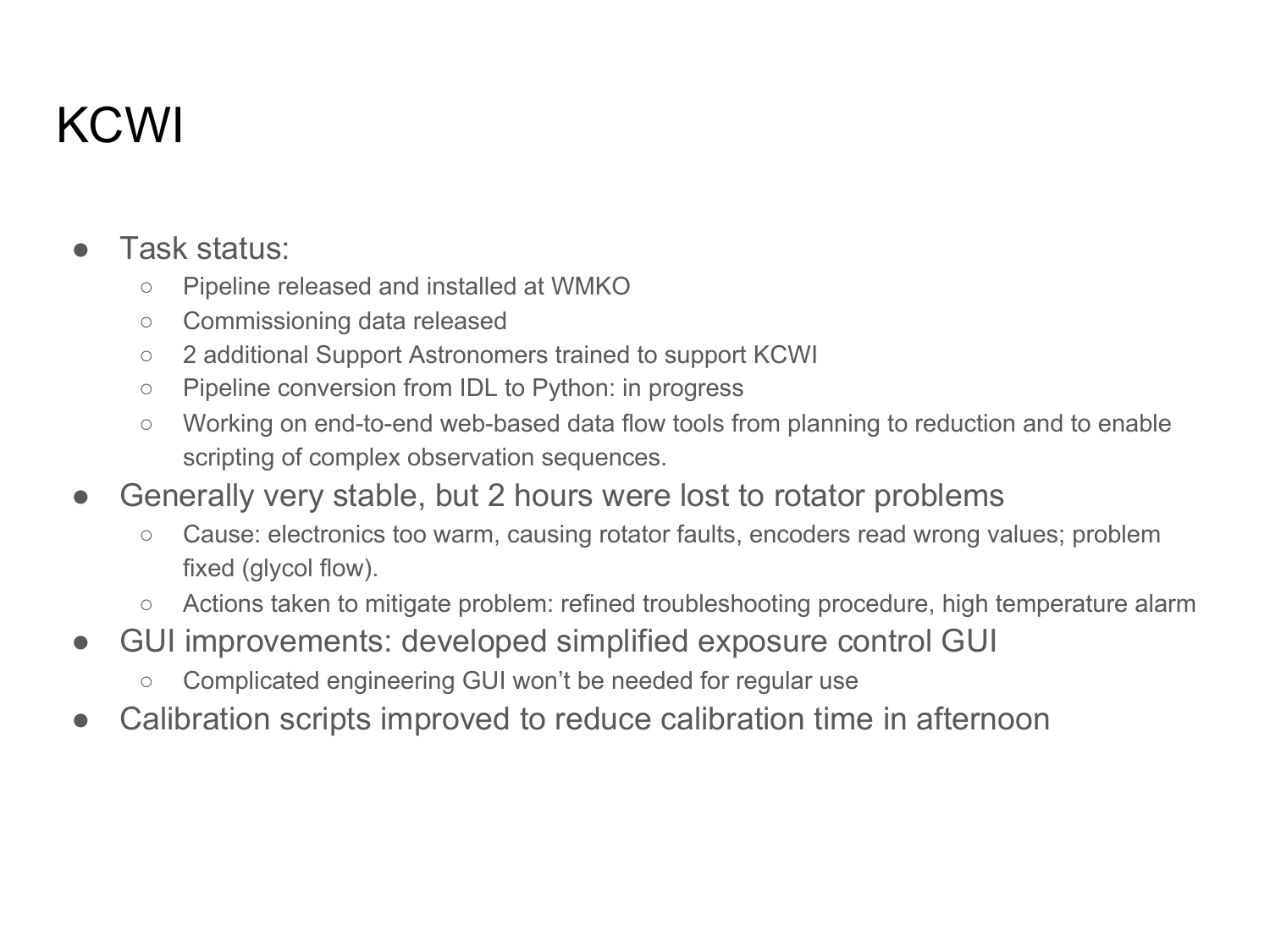# DEIMOS

- Task status:
	- Upgrade polo and FCS software: in progress
	- New support astronomer trained
	- Migrate slit mask design software to Python and solve geometry issues: in progress
	- Rotator control system upgrade: started
- Detector issues:
	- Bad CCD channels with high noise during some observing runs (70 e- on CCD5)
	- 2 faulty channels fixed, one still bad
- Slitmask alignment tool problems: crashing and missing boxes
	- Fixed by changing background region
- Resolution of flexure issues: can now clamp grating at any rotator angle
- Server upgrade: replacing old Solaris machine with new Linux system
	- Need to solve software issues including bit arrangement, work in progress
	- Dashboard GUIs can't be migrated to Linux due to Tcl/Tk library and database changes
	- Will replace with a keyword-based GUI similar to NIRSPEC upgrade
	- New python+DS9 display tools being developed to replace figdisp
	- Pathfinding for other instruments with Solaris machines, such as NIRC2
- New slitmask design tool almost complete
	- Browser-based interface with python engine
- Rotator control system upgrade: approved FY19 project
- Throughput monitoring using archival data (Keck Visiting Scholar project)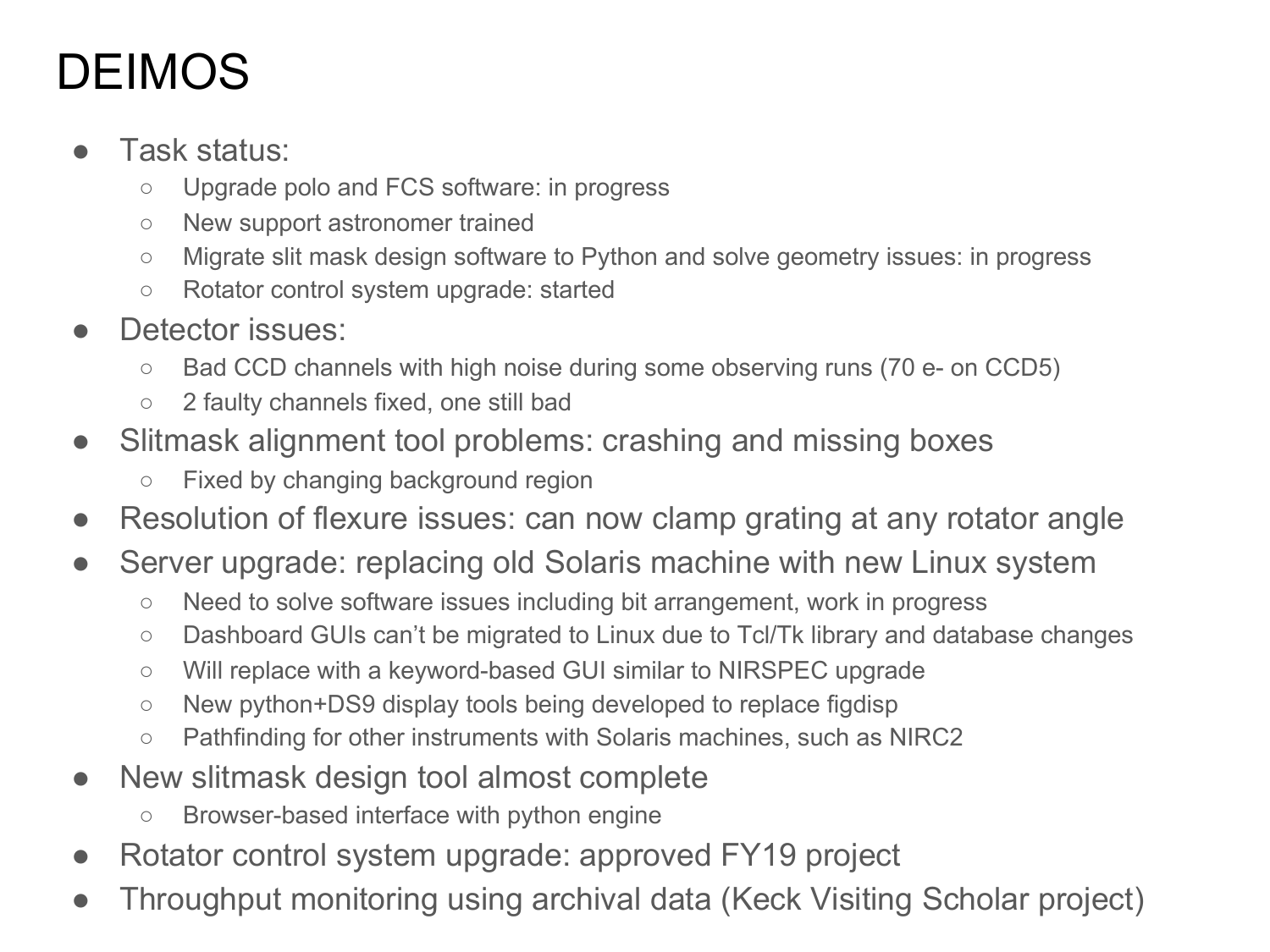## NIRC2

- Task status:
	- New support astronomer trained
	- Support L-band vortex coronagraph in LGS mode: done
	- Study upgrade to high performance coronagraphy capabilities: started
- Issues:
	- Detector server crashes occur frequently. Only a small amount of time lost.
	- NIRC2 server is a 2001 Solaris machine, needs replacement
- Coronagraphy upgrade plans:
	- M-band optimized vector vortex coronagraph, new Lyot stop, low-res grism, Wollaston prism for spectropolarimetry, software upgrade for VVC
	- Need to decide which filter to remove to make room for Wollaston prism
	- Will require 3-5 week servicing for upgrades, probably late March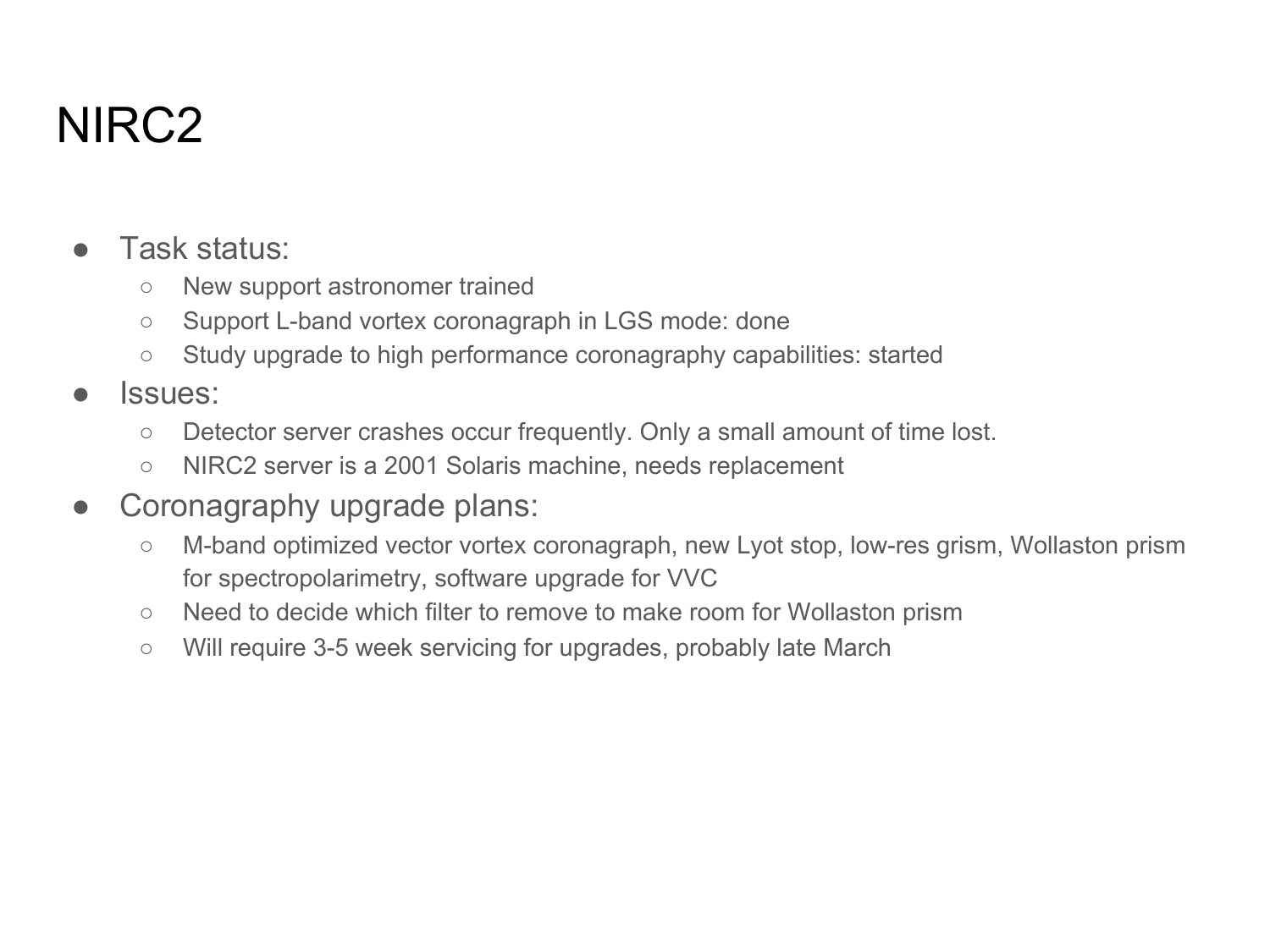# **HIRES**

- Task status:
	- Adopting a linux-based VNC server: in progress
	- Detector characterization and monitoring: stalled, other tasks are higher priority for now
	- PRV pipeline hosted by NexSci: in progress
		- WMKO will add documentation and observing scripts
- **Recent incidents:** 
	- Motor control problems in September fixed
	- Odd bias frames in Oct/Nov traced to dirty/damaged fibers, problem addressed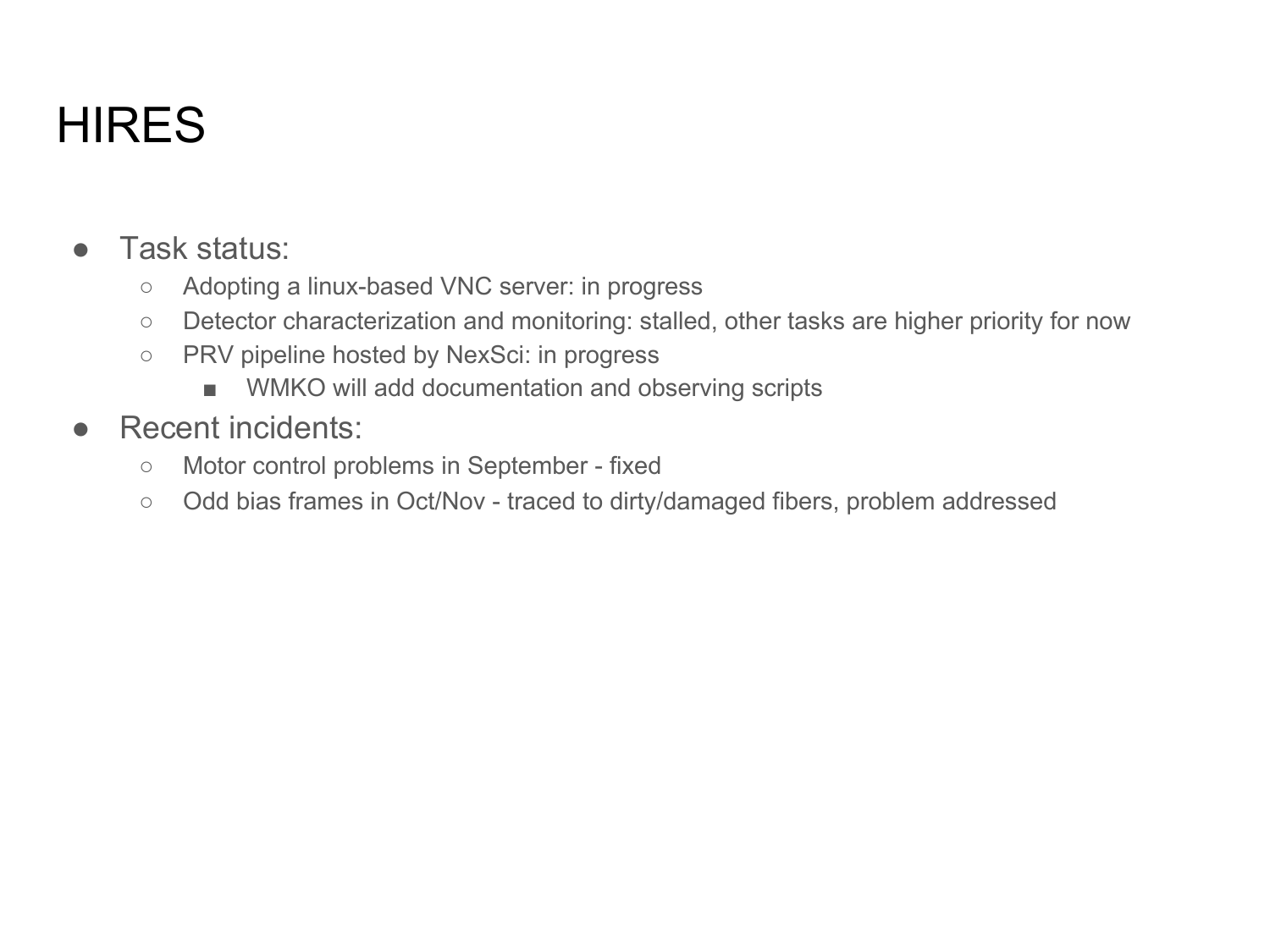# **MOSFIRE**

- Task status:
	- Adopted linux VNC server: done
	- Confirm on-sky performance post-servicing mission: in progress
	- MAGMA slit configuration software update: stalled at present
	- Spare MACU (amplifier) electronics board was tested and non-functional: need replacement spare
	- CSU fatal error recovery software: a rare failure mode with very slow recovery (1.5 hours). Writing software to speed up the recovery process, in progress.
	- DRP updates: updates to 4 of 6 modules complete
- DRP updates:
	- Developing new mask to replace long2pos (longslit) to shift usage burden away from central slit bars. Requires major DRP update. In progress.
- Entrance window cleaned to remove artifacts seen in K-band images. Awaiting new imaging data to confirm problem solved.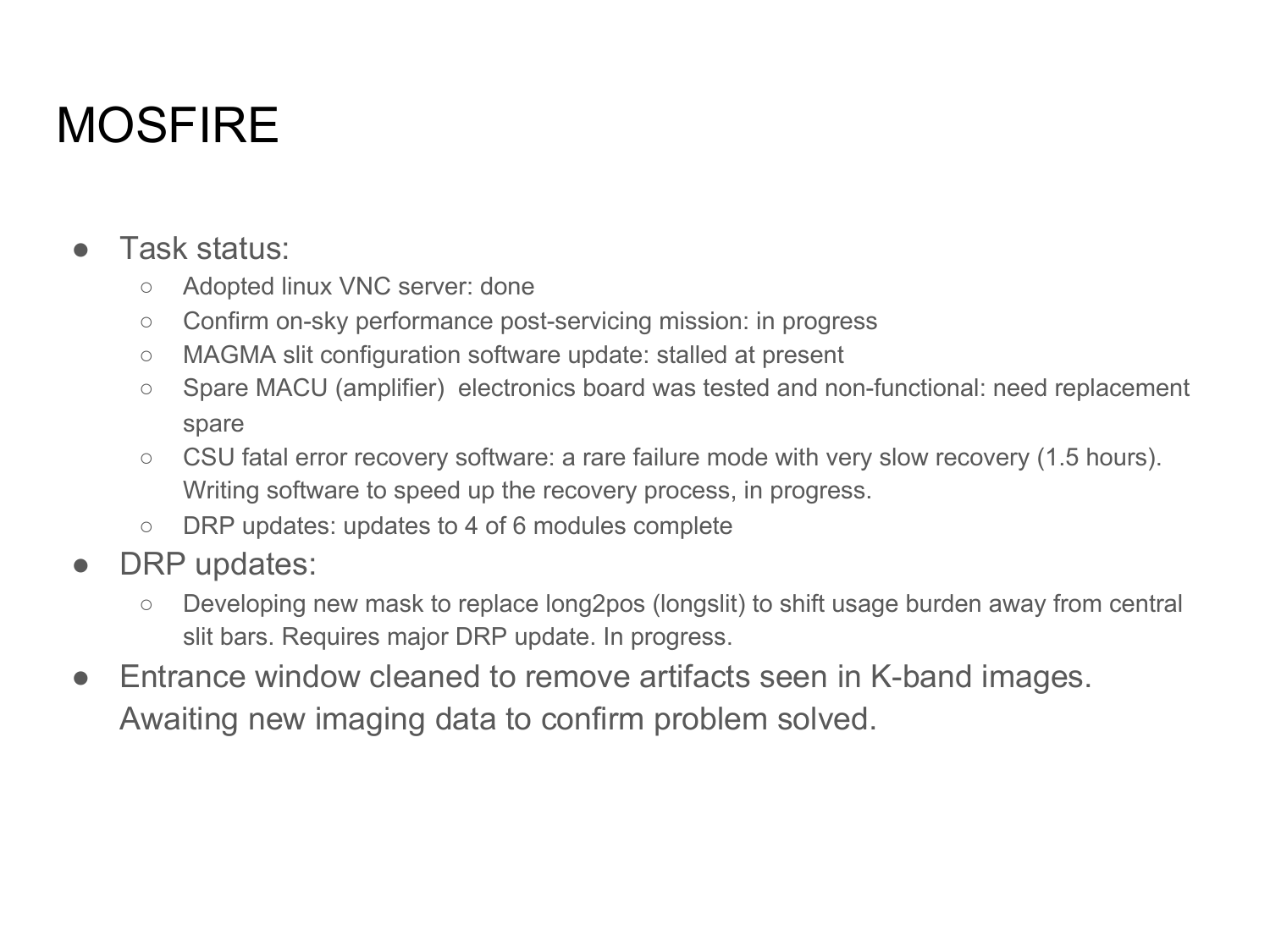#### Mainland Observing

- About 50% of nights are mainland-only. 70% are either mainland-only or eavesdrop observing. Similar numbers since about 2015.
- Mainland observing is supported by staff at UCO.
- Mainland observing is based on aging technologies: ISDN, polycom, VNC.
- Improvement project:
	- Updating software to make remote observing requests easier for observers
	- Update/replace VNC launch scripts, and use the new scripts at both WMKO and at mainland sites
	- Replace observing stations in Remote Ops and incorporate Zoom
- ISDN usage analysis (2014-17):
	- Longest connections: several connections lasted 200-800 minutes
	- Total 33 hours of downtime in 4 years. On average, 0.5 nights/year of ISDN usage.
- No replacement technology for ISDN exists that would fully solve the backup connection problem. WMKO is investigating options.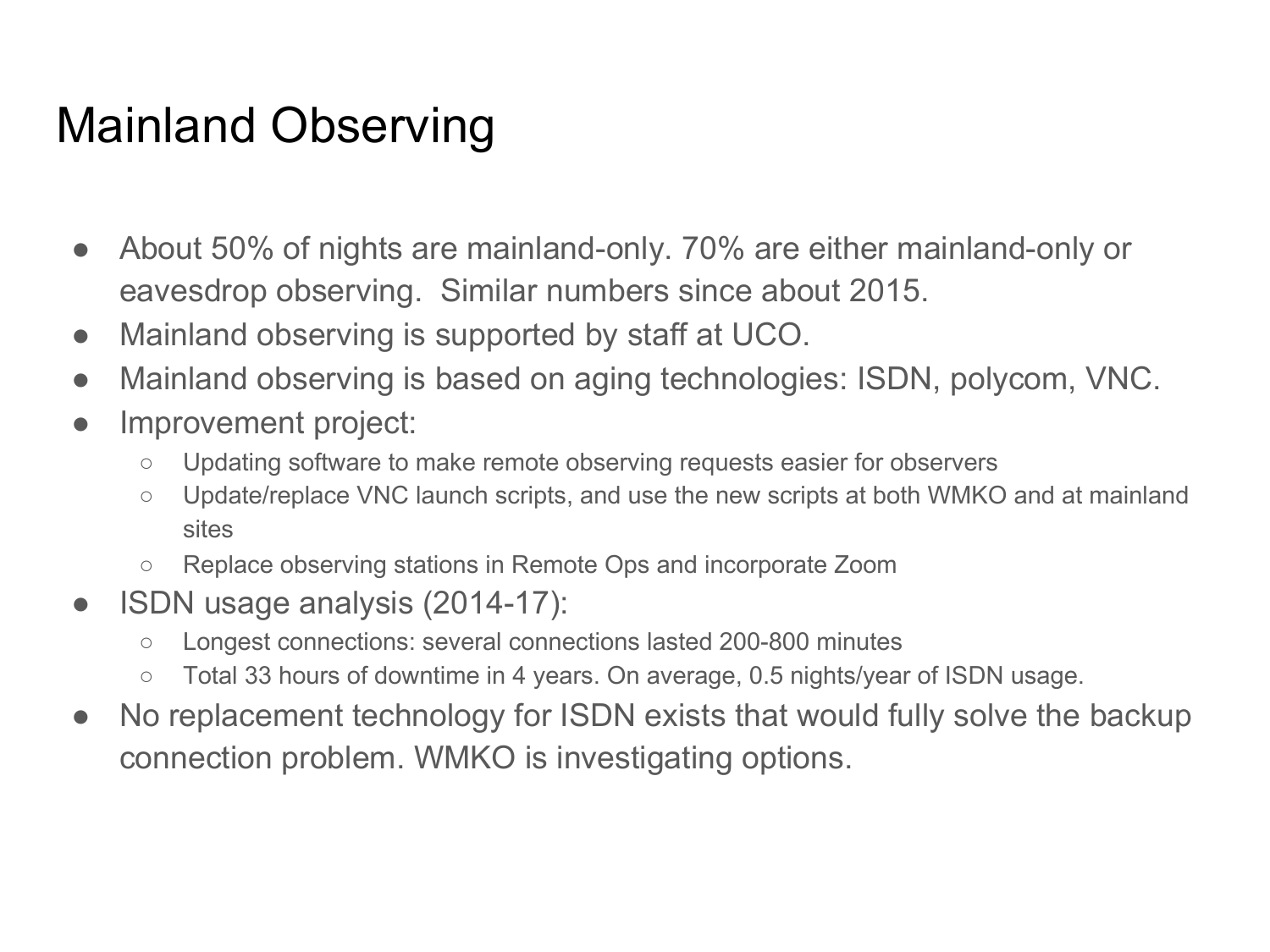#### Data Reduction Pipelines

- DRP development is now a formal project at WMKO.
	- Will develop software requirements, pipeline infrastructure design, and start infrastructure development in FY2019
- WMKO will lead the effort in collaboration with instrument builders and existing pipeline development teams (PypeIt)
- Pipelines will be in a three-tier system:
	- Tier 1: Officially supported pipeline based on common infrastructure developed at WMKO
	- Tier 2: Externally developed pipeline meeting criteria and requirements set by data reduction working group. Tier 2 pipelines are potentially convertible to Tier 1.
	- Tier 3: Externally developed pipelines not meeting those criteria, but listed and recognized on WMKO web sites. Not convertible to Tier 1.
- Plan to have an open call to join pipeline DRWG
- KCWI pipeline to be converted to Python/Tier 2 by end of FY 2019
- Luca Rizzi and Jeff Mader are leading new "Scientific Software Coordination Group" to develop unified data flow architecture (DRPs, TDA, KOA)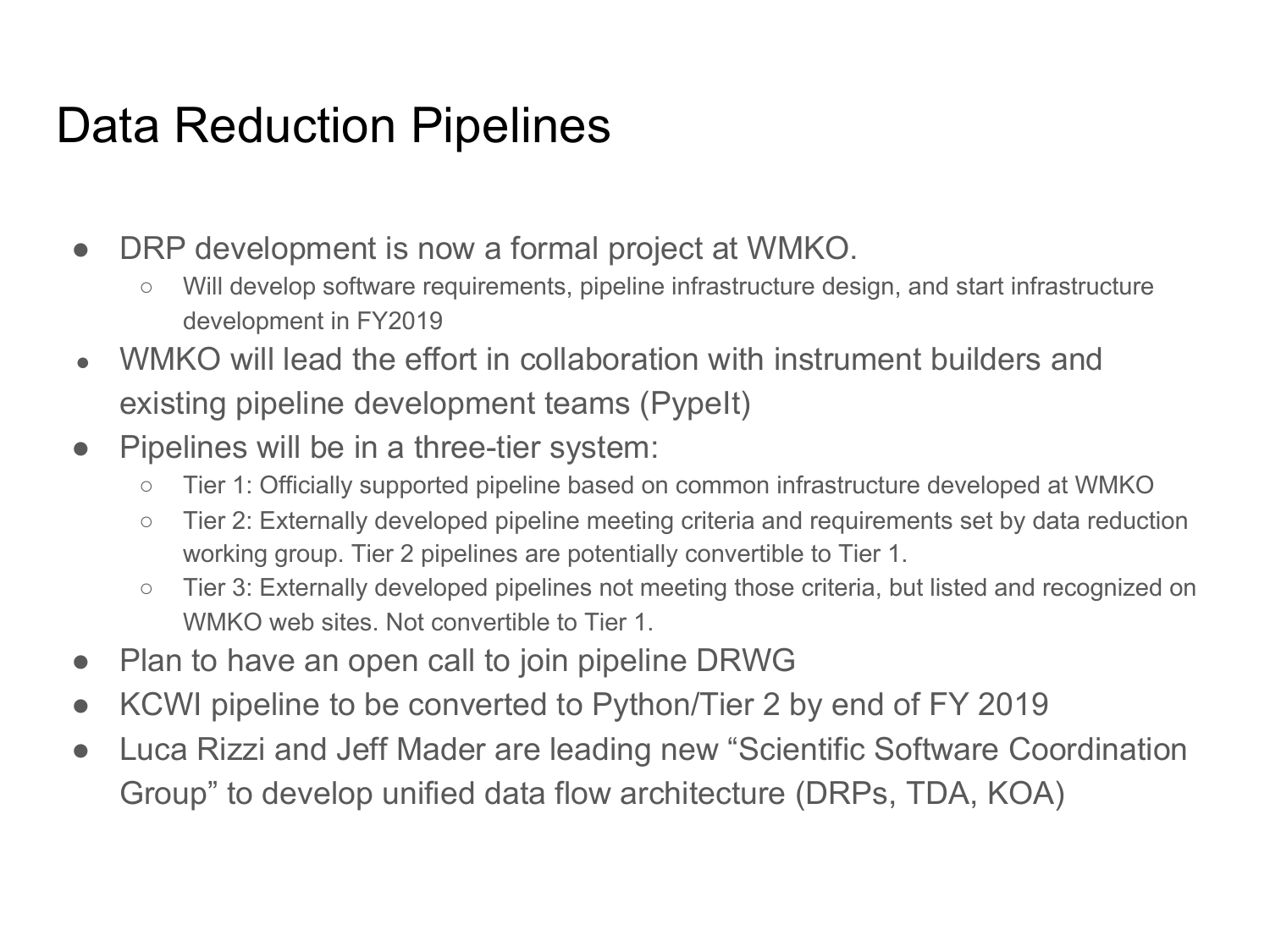#### PRV Landscape Review

Idea is to have guidance on where KPF fits into exoplanet/PRV landscape

Questions considered:

- What is most productive role for PRV on large telescopes?
- What is role for large telescope in big space mission/ELT era?
- What is the KPF science niche, how do those mesh with Keck community?
- How to go about optimizing science w/ KPF?
- How best complement other projects/missions?
- What about outside groups?
- How to maximize scientific output?
- What other RV opportunities exist beyond KPF on large telescopes?
- What strategies exist for cadence observing?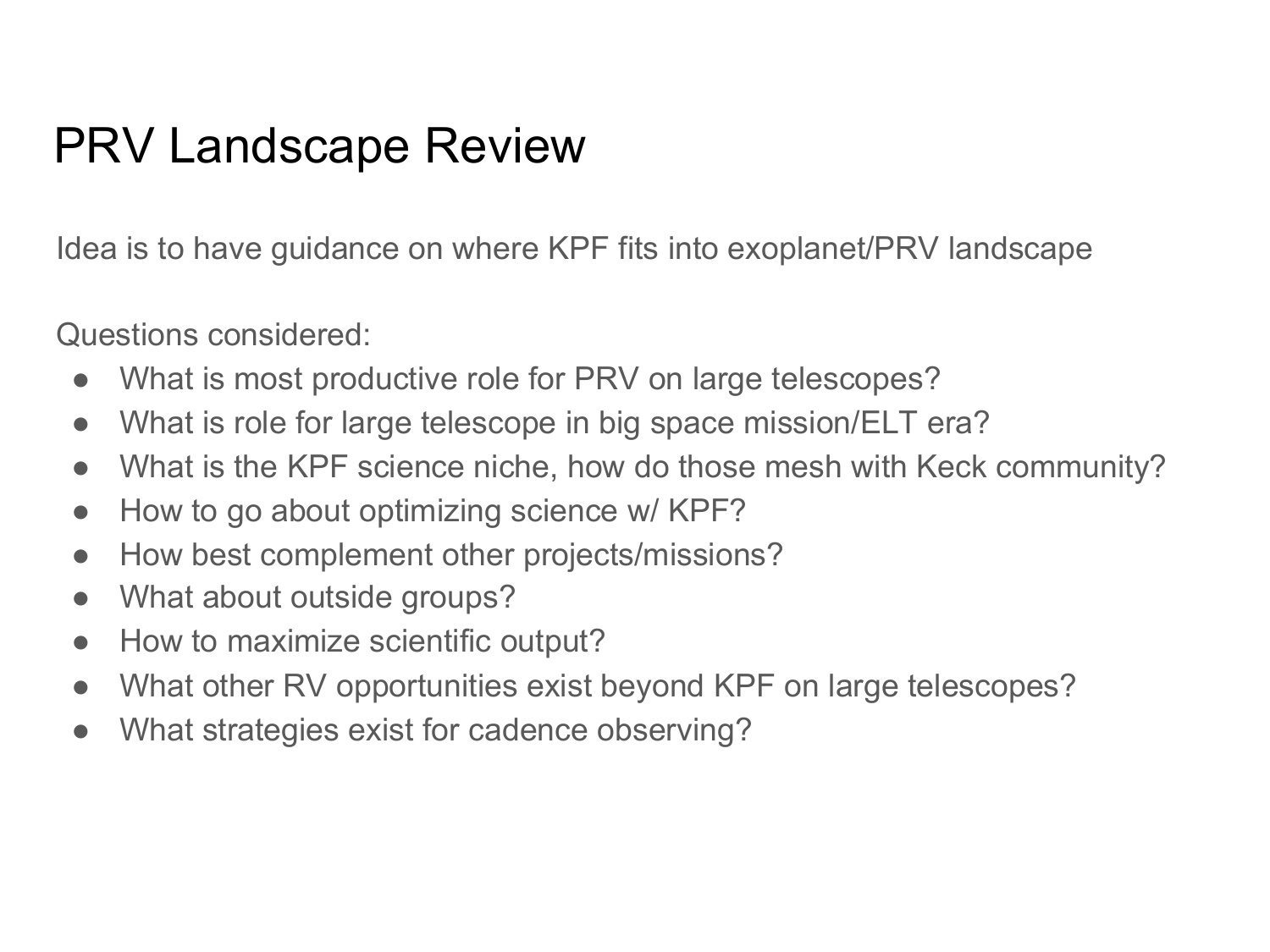#### PRV Landscape Overview

Many high-power exoplanet folks on committee, incl. Scott Gaudi, NASA XRP reps.

● 2-day mtg. at Caltech in August 2018

Next frontiers in PRV science

- Current-gen PRV precision is 1-3 m/s, with some instruments pushing lower, sometimes with significant time investment
- Existence of "Fulton Gap" delineates goal of studying 1  $R_F$  as a function of T<sub>eff</sub>, spectral type, age, semimajor access to understand formation/evolution (Fulton Gap around 1.5  $R_F$ )
- 1 m/s -> Habitable Zone (HZ) Earths around M star (red/NIR)
- 10 cm/s -> HZ Earths around FGK stars in visible
- Masses and orbits (eccentricity, obliquity) for understanding formation/migration, ephemerides for scheduling JWST/ARIEL spectroscopic follow-up
- New PRV instruments will deliver HZ rocky planets (ESPRESSO, EXPRES, NEID)

Useful table of operational and planned vis/NIR PRV instruments in the PRV Landscape Working Group report.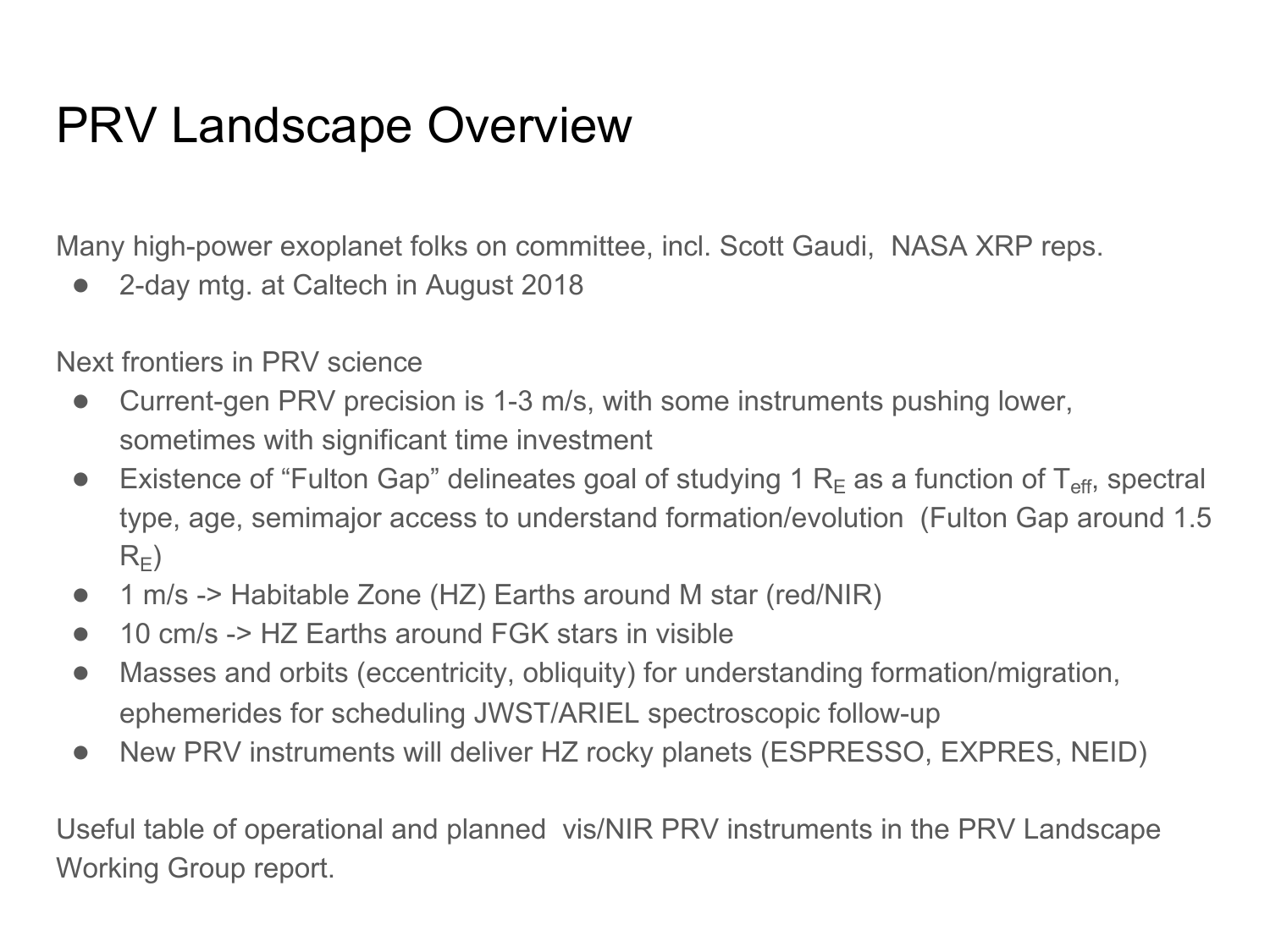## PRV Landscape Review: KPF advantages

- Good longitudinal coverage, good seeing/low water vapor (tellurics)
- Good for faint targets compared to other instruments
- F5-M5 stars
- 380 nm channel for monitoring stellar activity
- Public access through NASA
- Kepler field requires northern access with large aperture (cannot be done with Espresso/VLT).
- Rossiter-McG. effect needs high SNR
- Complement NEID (WIYN telescope, Kitt Peak)
- Finding/characterizing HZ Earths for ELTs (M stars) and space missions (G stars)
- 100s of M stars
- Metric  $(D^2 \Delta \lambda)$  gives KPF an advantage, especially for later spectral types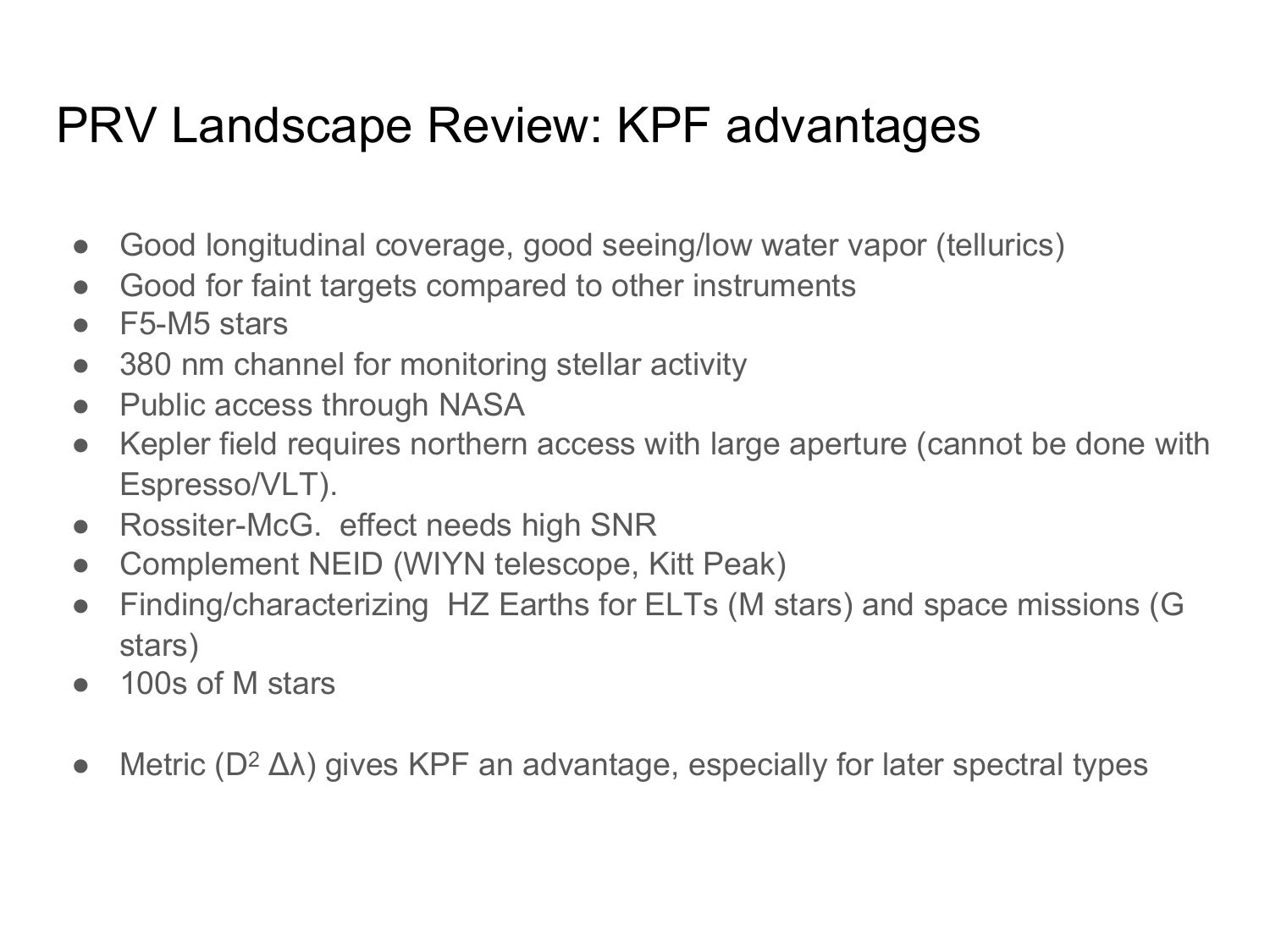#### PRV Landscape Review: KPF Science Niches

- Rossiter-McLaughlin effect requires instantaneous sensitivity.
- Masses for TESS targets, especially faint late-type host stars, good for JWST
- 100s of M stars out to M5-6, finding/characterizing HZ Earths
- NEID (WIYN) vs. KPF histograms for TESS/PLATO follow-up target numbers vs. spectral type shows a big advantage for KPF, especially for M dwarfs

#### Ancillary science

• Advantage of stable line-spread function for stellar physics, asteroseismology of dwarfs, fine structure constant and proton/electron mass ratio vs. redshift (latter cases need aperture, since they depend on QSOs)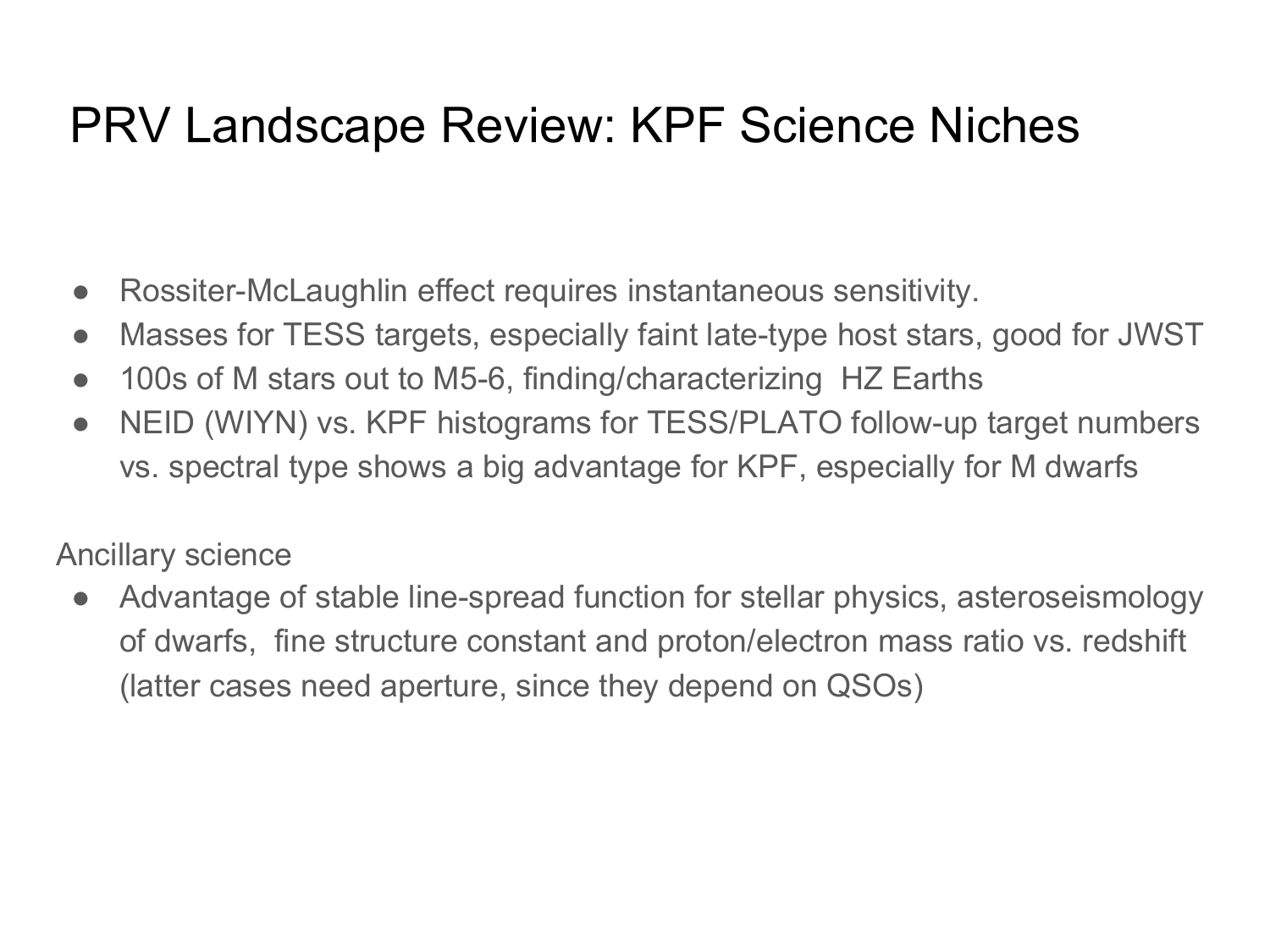## PRV Landscape Review: Logistics

Challenges:

- Sharing a telescope...
	- HIRES uses an informal queue; Formal queue may be appropriate/needed for KPF to be deployed efficiently
- DRP development
- SSC needs to reach out to broader community to investigate non-PRV science that HIRES does that could be achieved with KPF
- Queue issues need further study.

Potential augmentations:

- Solar feed to assess performance
- Second fiber feed from Keck 2
- Replace etalon with laser frequency comb
- Collaborations with other groups/telescopes to enhance science return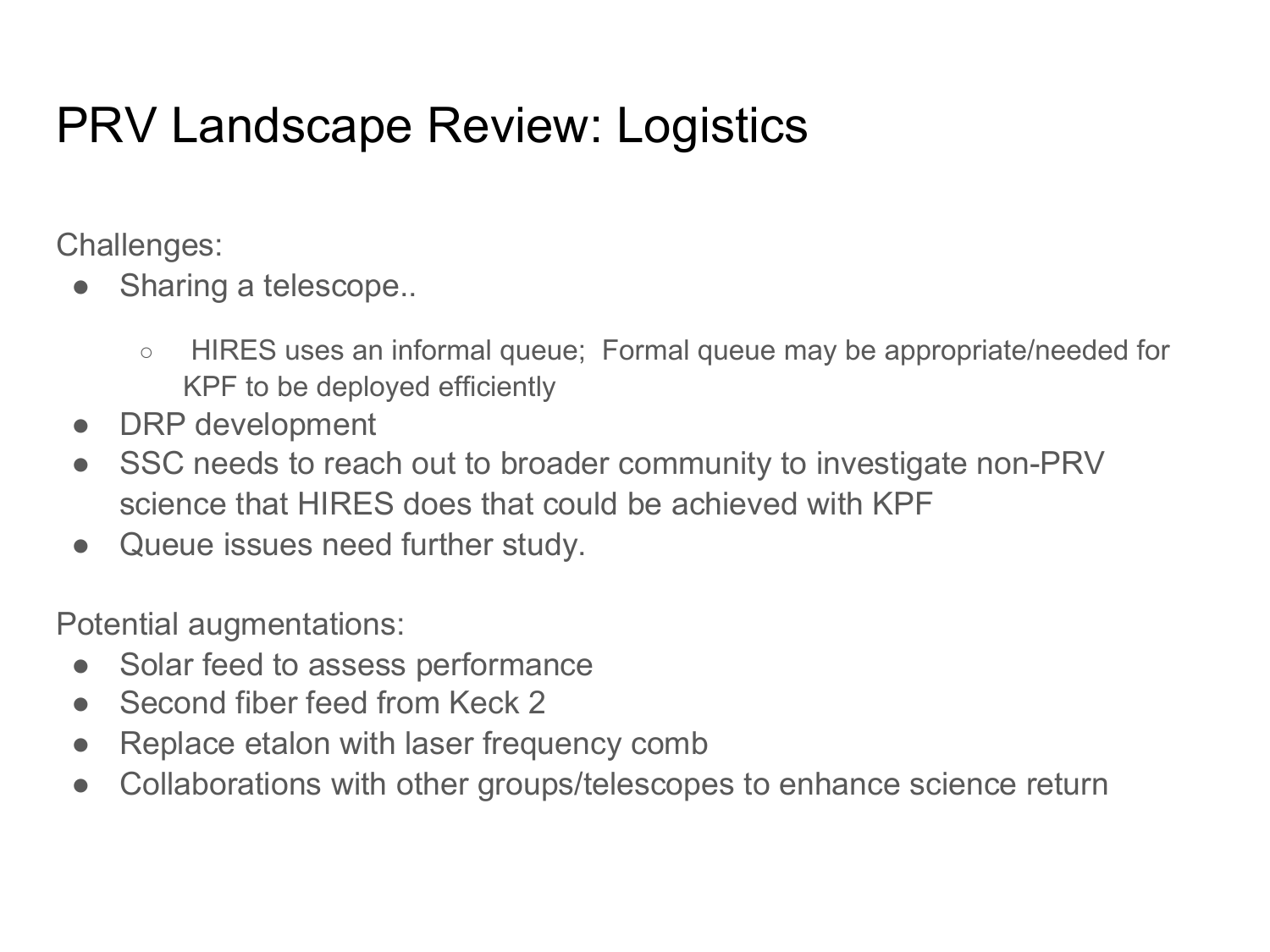#### **Target of Opportunity (ToO) recommendations (#1)**

- A committee made up of representatives from each partner with no direct link to gravity-wave (GW) investigations were established to update the ToO guidelines (Kirby/Caltech, Helfand/NASA, Liu/UH, Prochaska/UC, Campbell/WMKO)
	- Obtain the best-science and avoid multiple competing groups triggering simultaneously.
	- Provide follow-up opportunities.
- In the last two years, only 4 of 96 of the allocated partnership ToOs were triggered.
- LIGO's next observing run is scheduled to start in March/April 2019, which will likely lead to numerous ToO triggers at Keck.
- The committee started activities in June/2018, collected previous ToO statistics, and provided recommendations in Sep 2018. New ToO guidelines to be released in Nov 2018.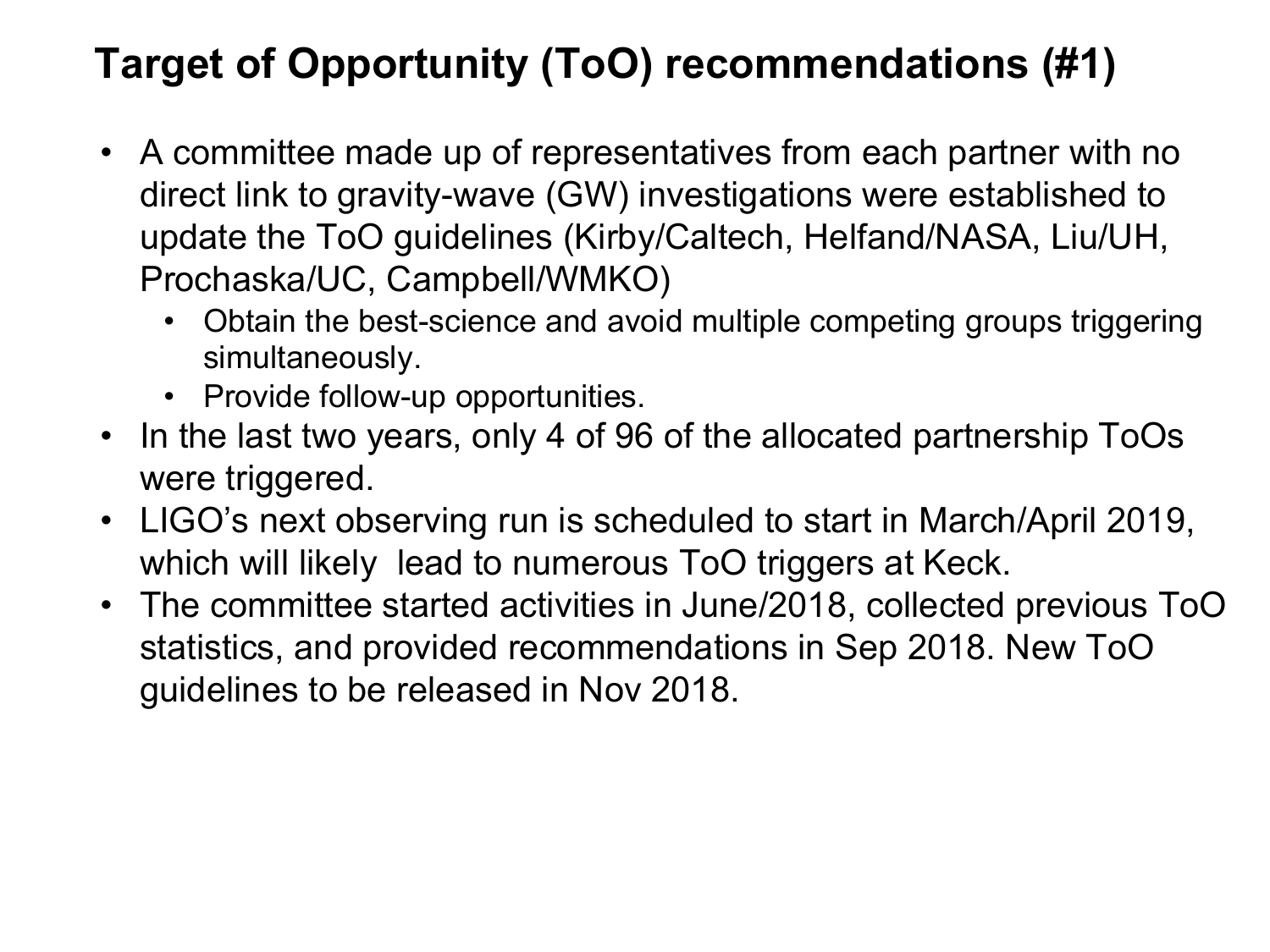#### KCRM: Red channel of KCWI

● **KCRM:** PDR will be held Jan 17 - 18, 2019, at Caltech.